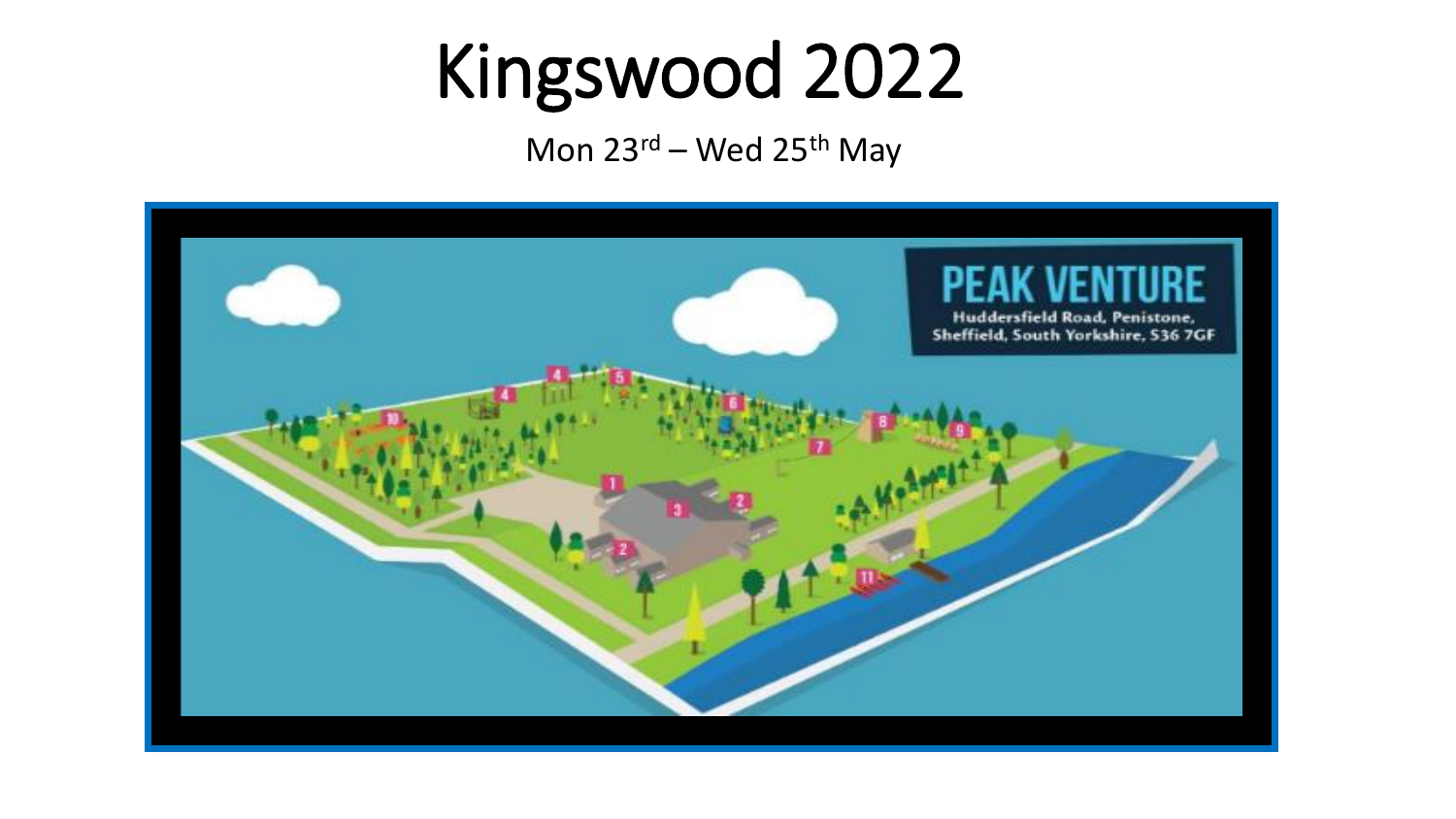### No need to make notes this evening!

•This presentation will be available on the Kingswood 2022 page of the school website, the Kingswood 2022 blog (see later slide), and will be emailed to all parents

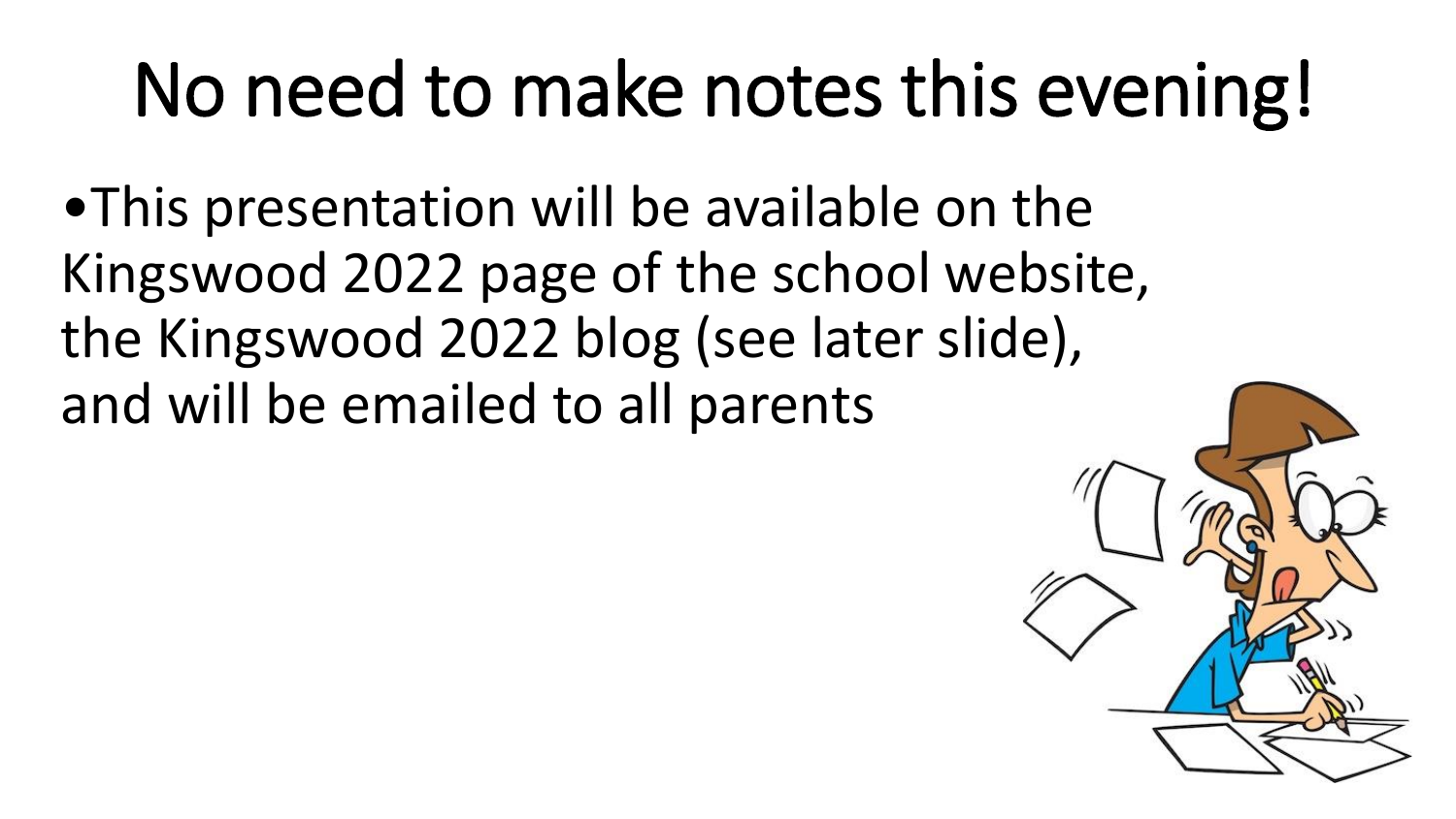### On the day



- We will leave school at approximately 9:30am so there's no need to be at school early
- Bring your luggage to the Art Room when you arrive
- We will register as normal, go to the toilet etc.
- We are not due at the centre until 1:00pm so we will be going to Cannon Hall Park first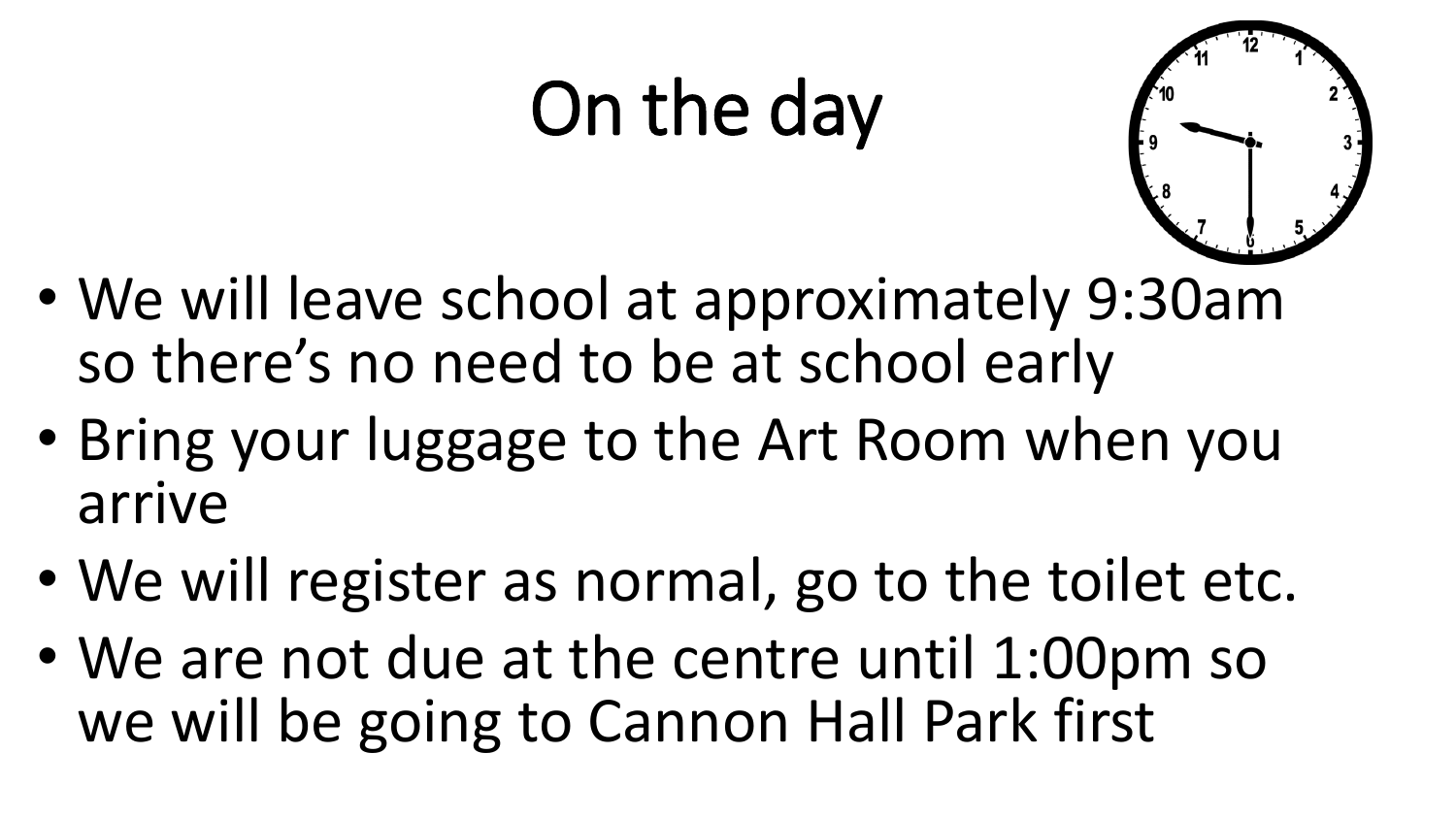# **Staffing**



- •Miss Adams(Assistant Head)
- •Mr Allsop (Y6 teacher)
- •Mr Edmondson (Y6 teacher)
- Mrs Appleby (L3 Teaching Assistant)
- Miss Allen (L3 Teaching Assistant)
- •Miss Collingwood (Support Staff)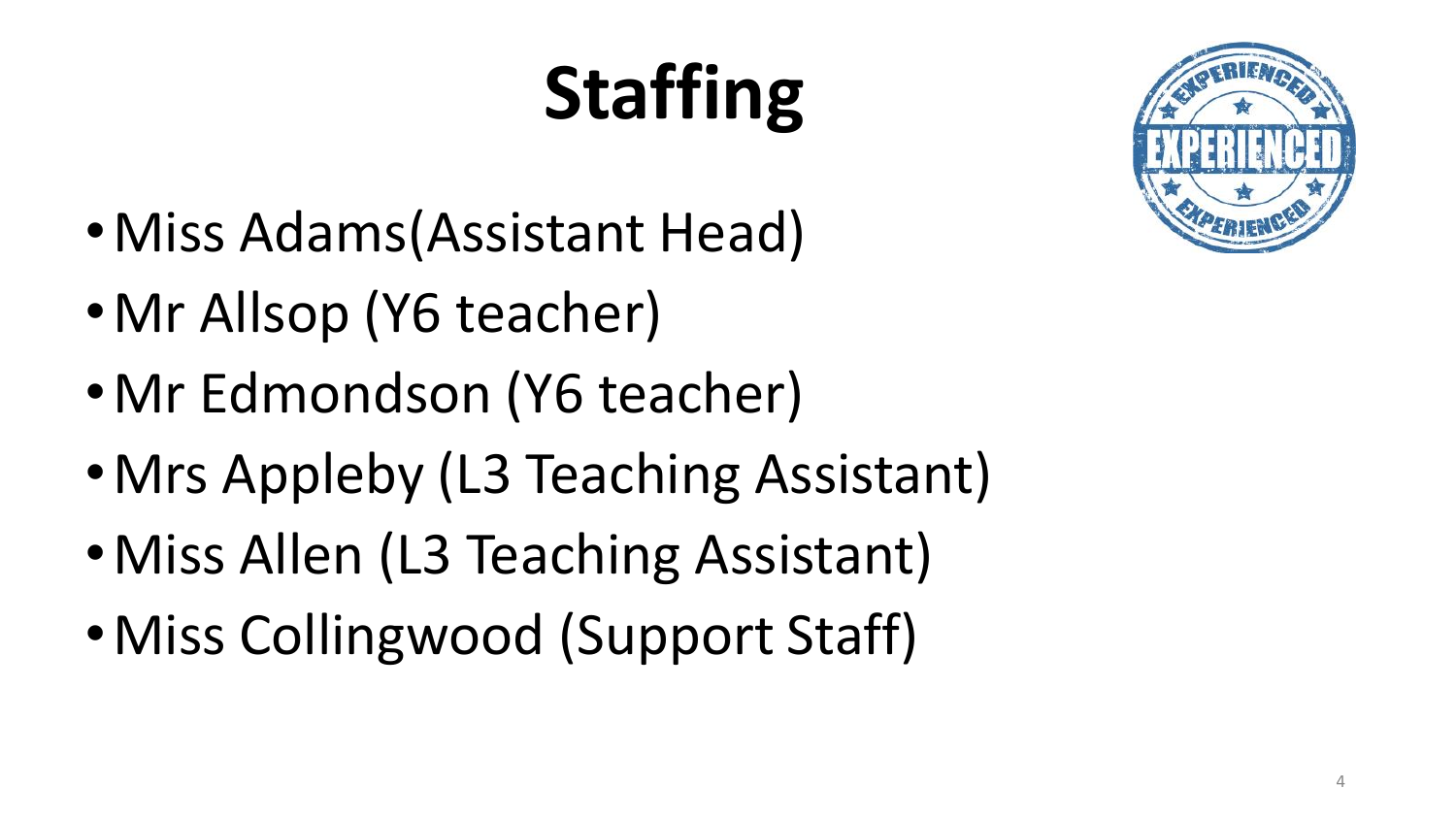### What will the children be doing?

- A range of indoor and outdoor activities
- All activities are led by qualified instructors
- Each activity group will also have a Marlcliffe staff member with them
- We are doing high ropes, obstacle/problem solving courses, rafting, climbing wall, buggy building, den making and survival skills ….. plus some team games and a campfire in the evenings. They won't get bored!
- No-one will be forced to do an activity but children will be encouraged to at least try them. Marlcliffe staff will be on hand to do the activity with them, if this helps!

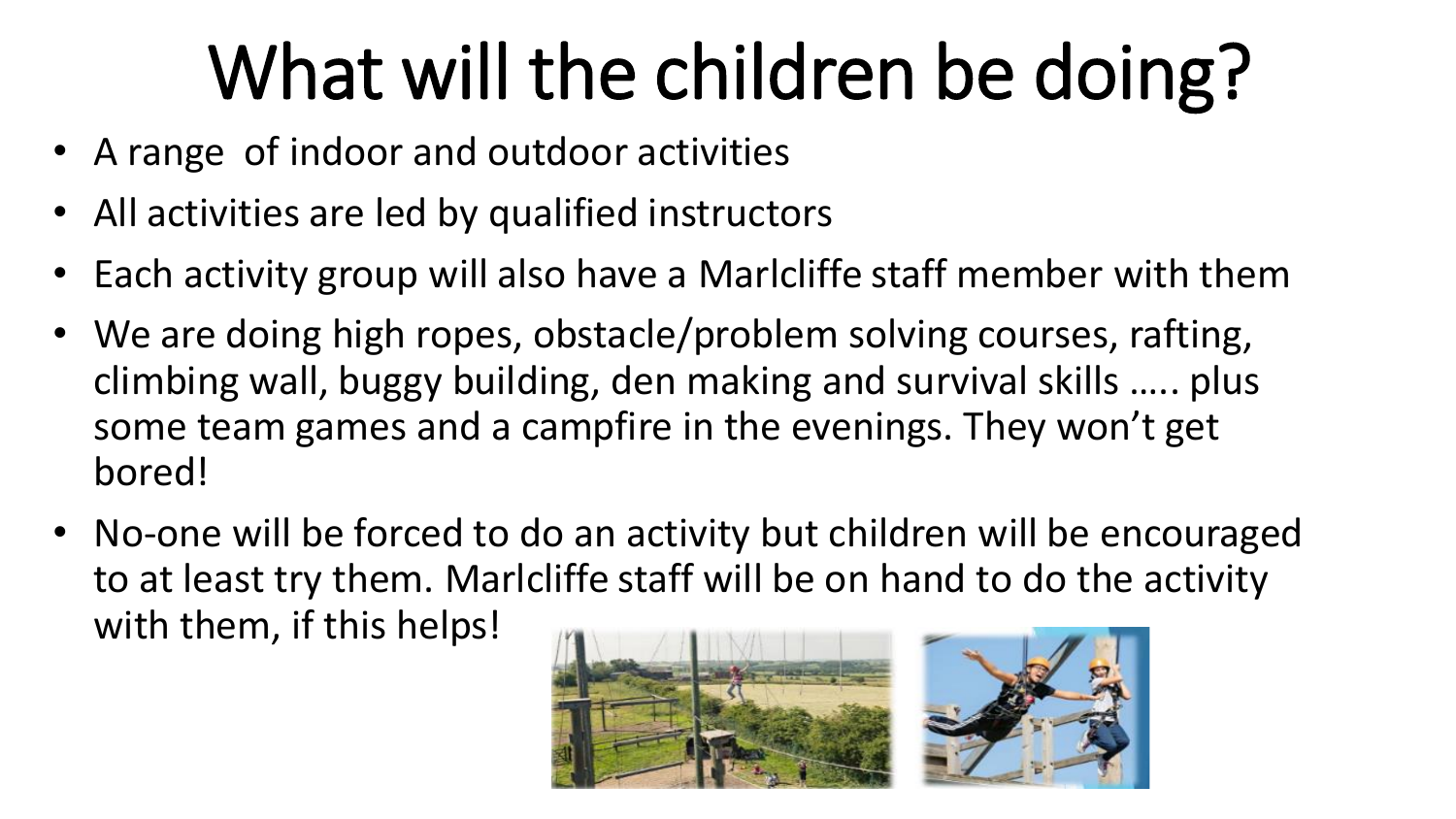#### Water sports

• Rafting is obviously a water-based activity; therefore, fetching more than one pair of shoes is essential (as one pair need to get wet!) The pair that become wet need to be ones that you **are not** precious about - they will literally be going in Scout Dike Reservoir!

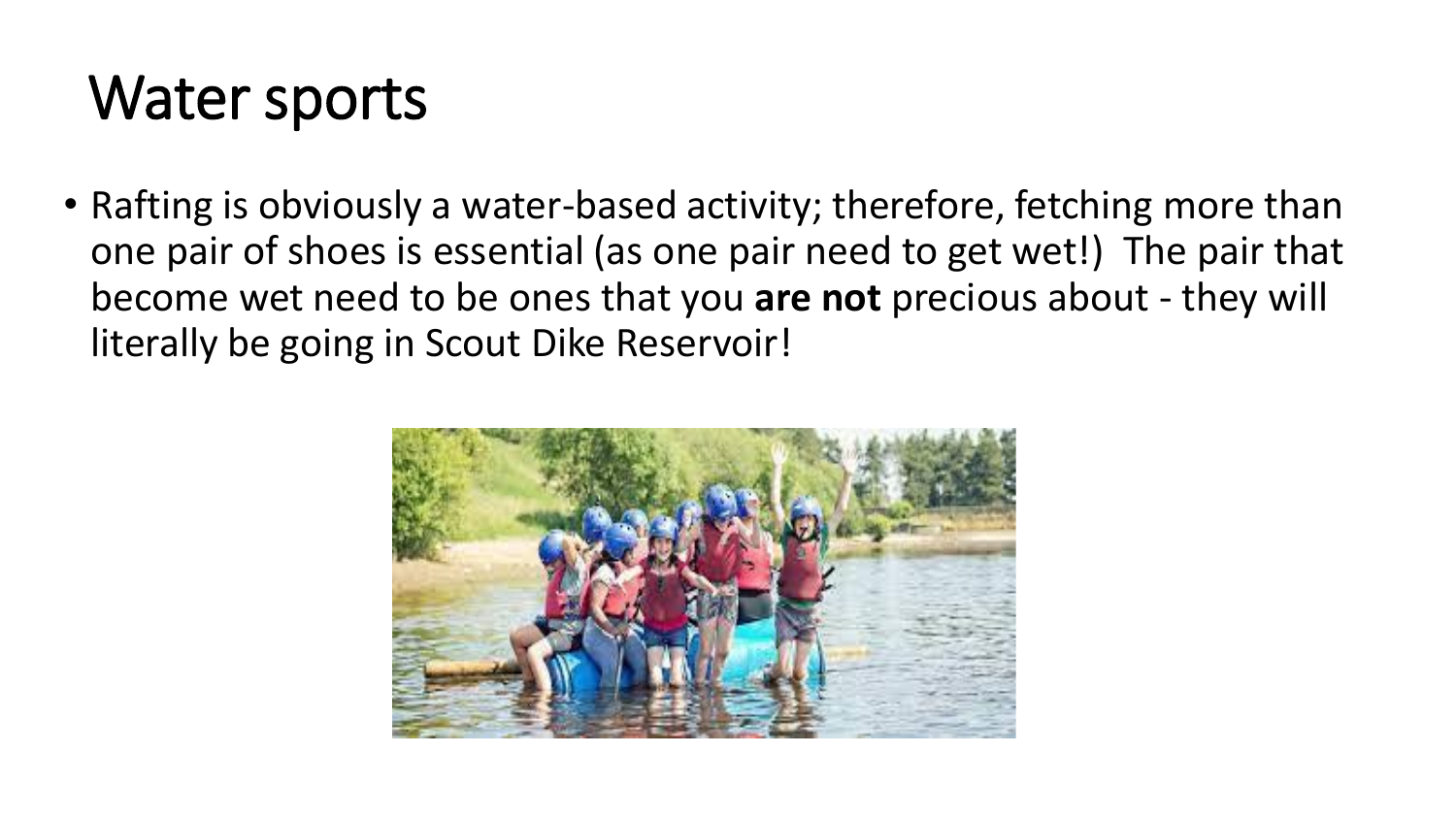### **Meal times**



There will be three meals per day, with lots of choice. Each day is carefully planned so that the meals are balanced and nutritional.

Dietary requirements are catered for. If you have given these details on the '*personal information form*' you completed recently then these have already been passed on to the centre; however, if you need to let us know about anything then please do this asap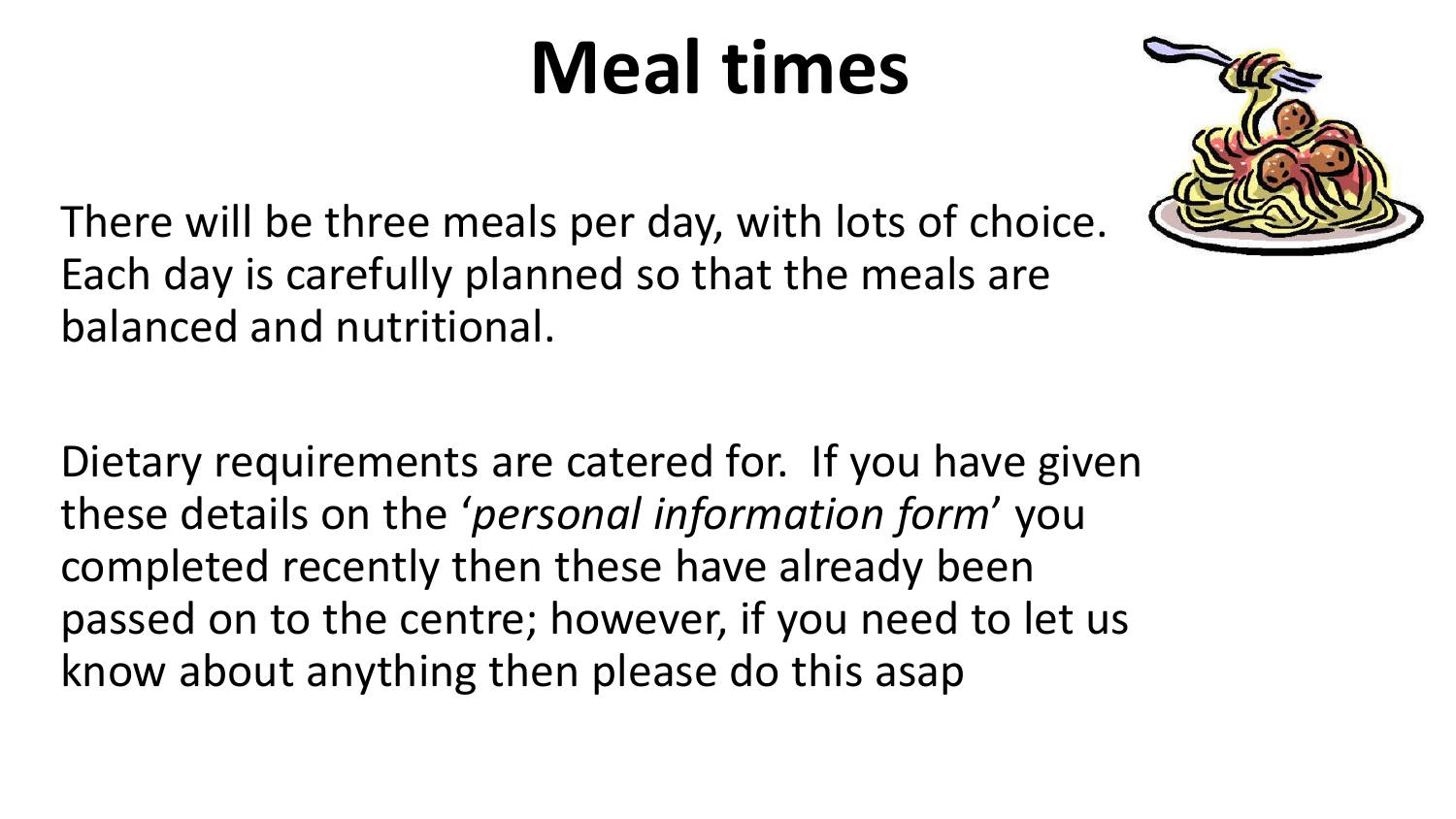# **Night time**

- There are either 2 or 4 children per dormitory
- Each corridor just has children from Marlcliffe school on it
- Marlcliffe staff are based on the end of the corridors and will be on call at all times
- Any children with medical needs will be attended to by a member of the Marlcliffe staff (Mrs Appleby, Miss Allen or Miss Adams)
- All children will be in a dormitory with a friend they chose - obviously the girls and boys will be separate!

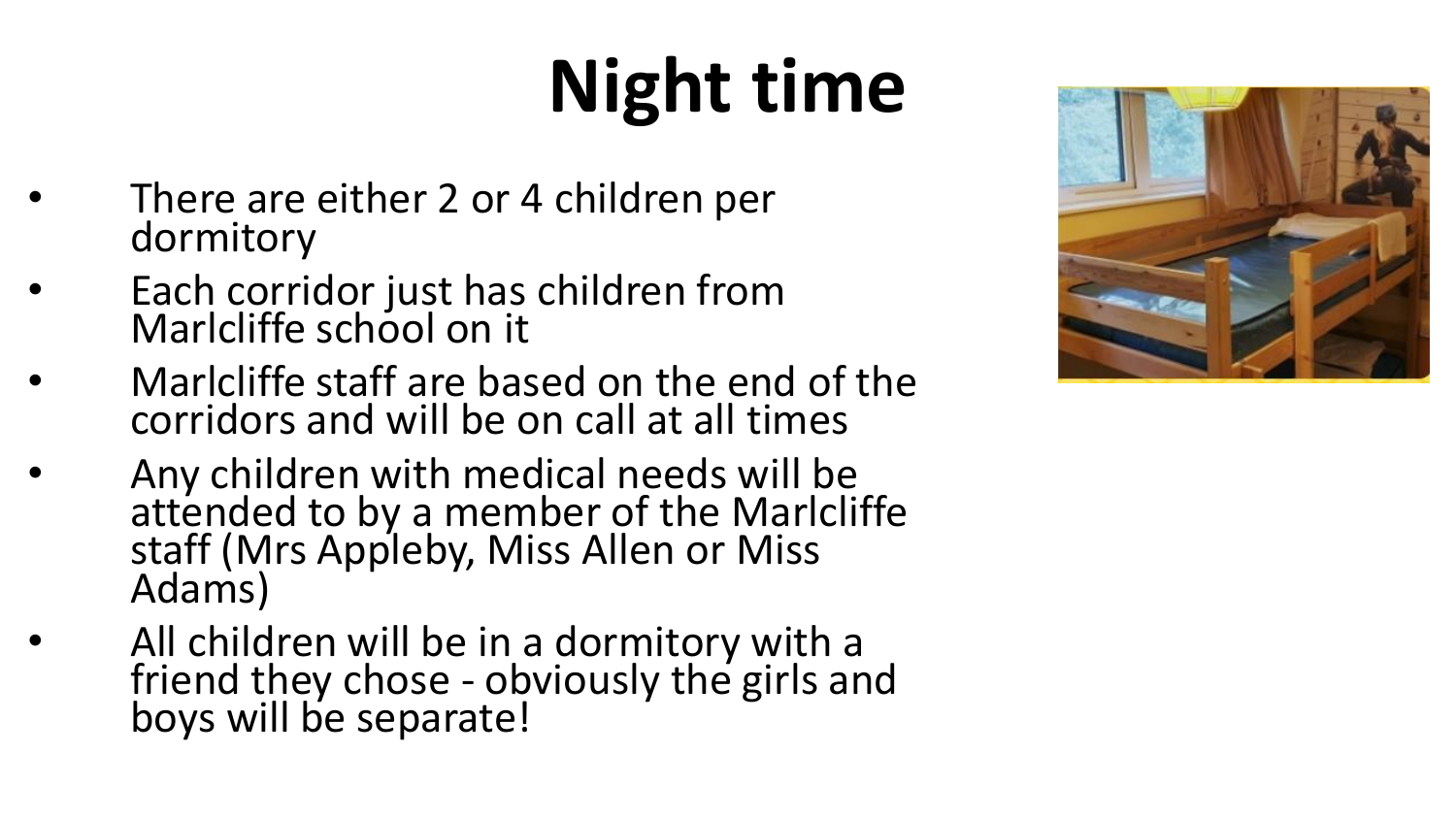### **What to bring…**

- A suggested kit list is on the website and has been emailed to you already
- Long sleeves are required for most activities (this is a health and safety requirement). Please bring warm, hard-wearing clothing which you won't mind losing – the drying room can get a little mixed up
- Some clothing will get wet (pack a black bin bag in your bag/suitcase)
- Name as much of your clothing as possible (unfortunately we can't guarantee that everything will get back to you)
- You don't need any specialist equipment; this is all provided by the centre
- A towel is needed for showers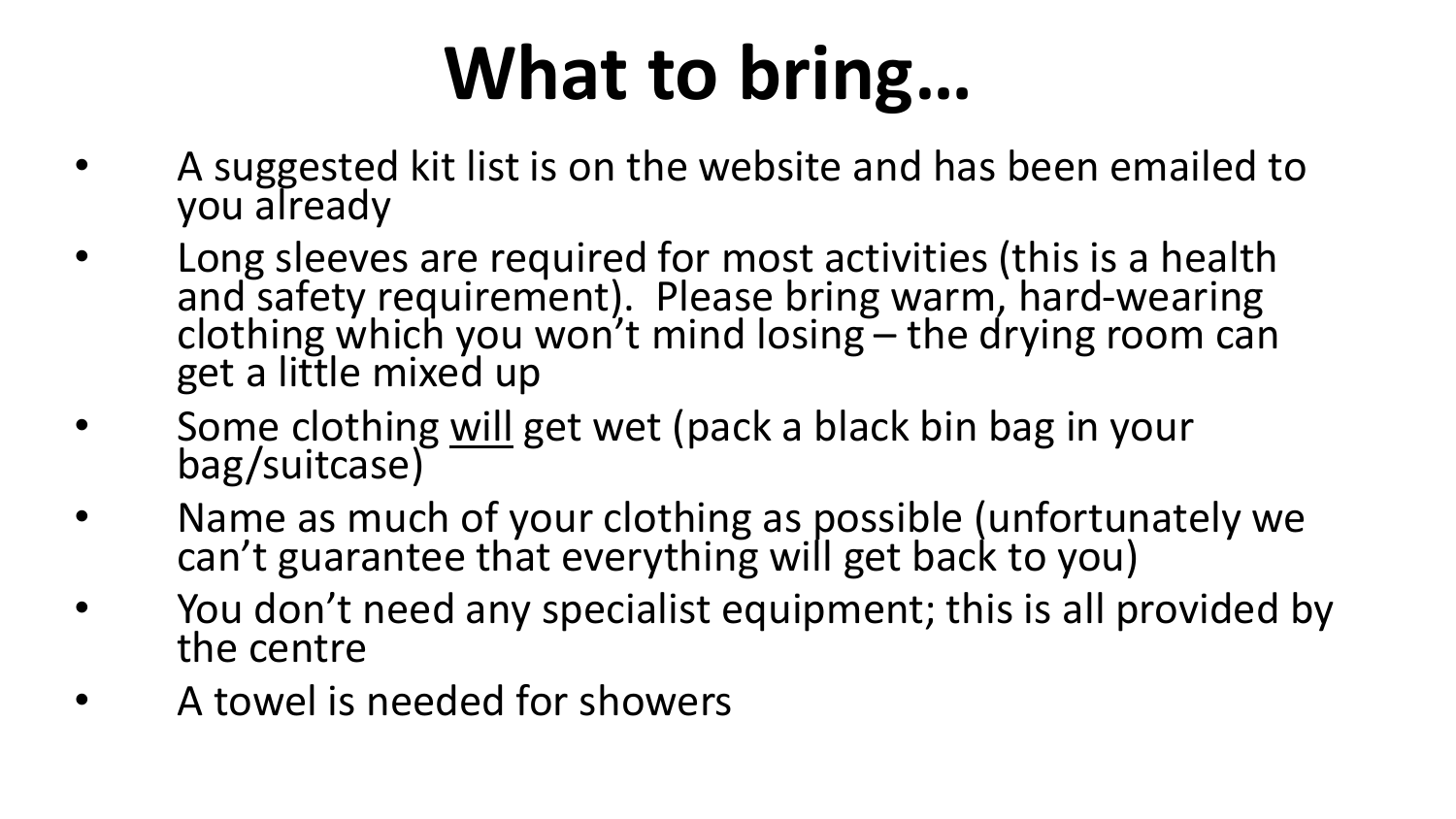# **What NOT to bring**



- Mobile phones
- Electrical equipment iPods, hand-held games, expensive watches etc.
- Aerosols
- The centre doesn't allow children to use a camera of any sort. Marlcliffe staff will take plenty of photographs which will be used in-line with school policy and with your consent. These will be put on the blog throughout the trip (so keep checking)
- **Sweets**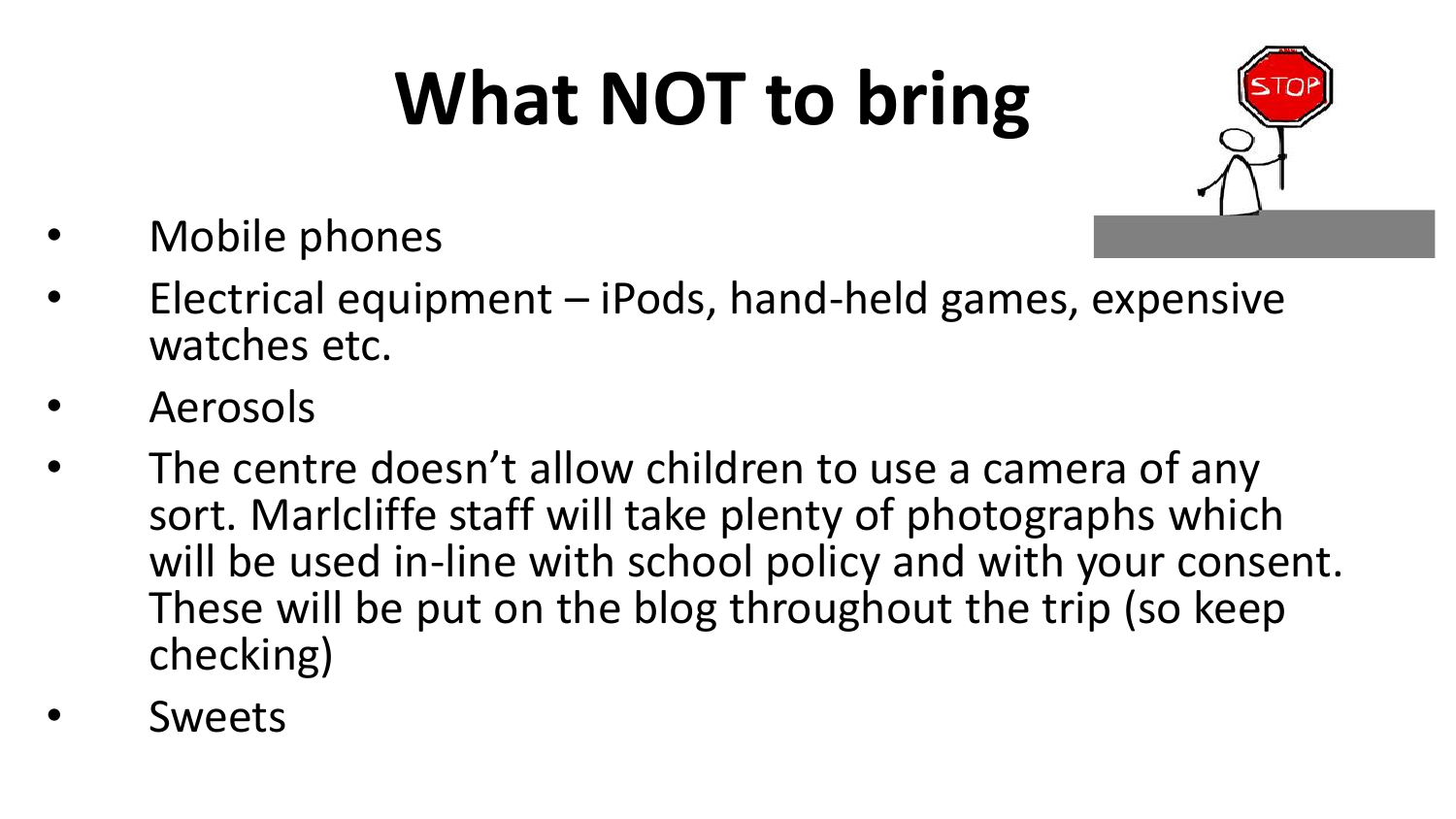Please pack a case/bag that your child can carry on their own. It is their responsibility to carry it to/from their dormitory.

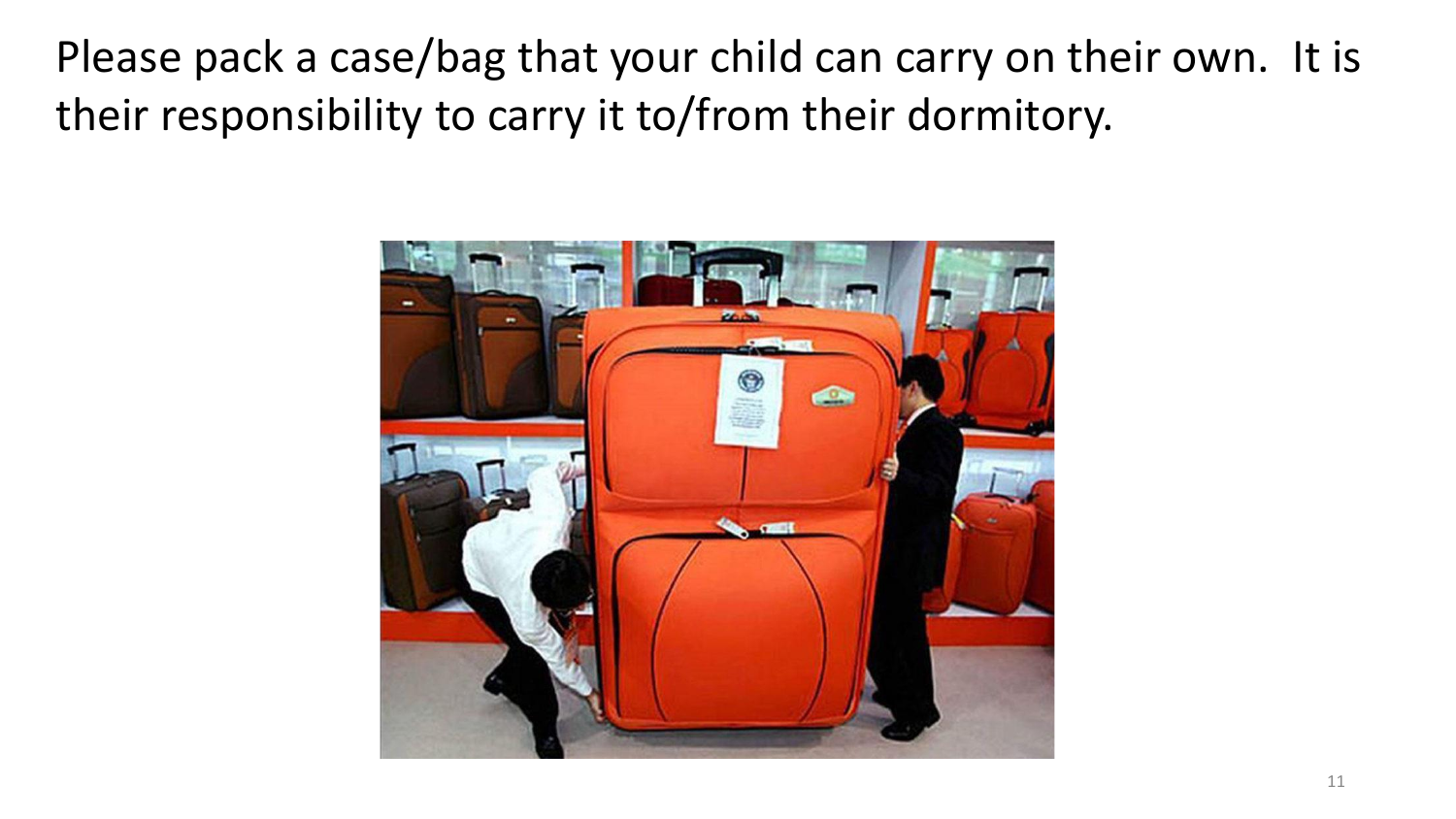#### **Medication**

- Pupils with asthma must bring **2** inhalers.
	- One will be kept by staff (Group Leader)
	- One will be carried by the pupil at all times
- All medications must be labelled clearly with the child's name and the dose to be administered.
- On the Monday morning, all medication must be given to Mrs Appleby, with appropriate paperwork. **If possible, please try to bring them in the Friday before (20th May), we know this may not be possible but it would be easier than them all arriving on Monday! Mrs Appleby will be on the yard Friday to receive any.**

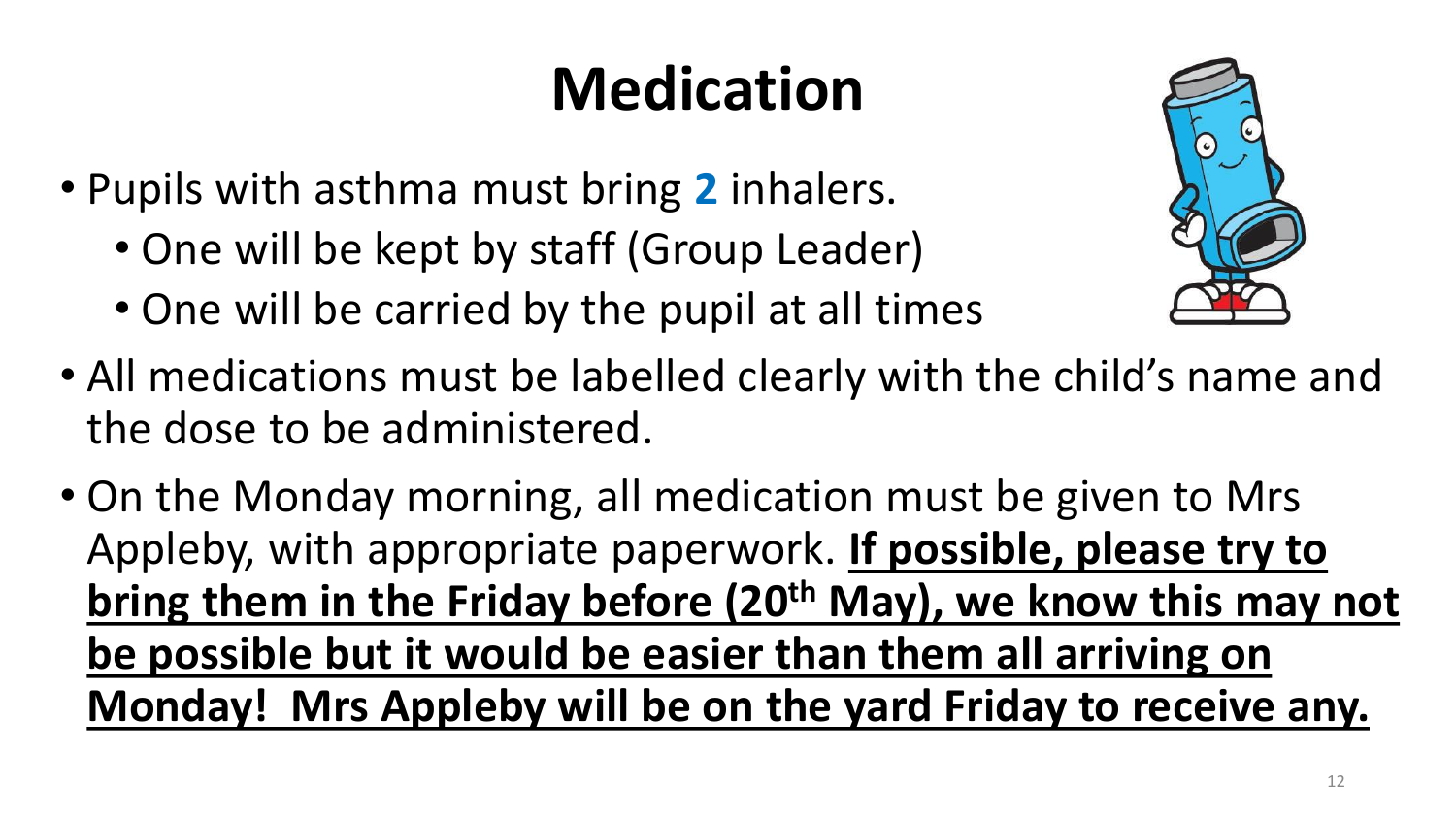

### **Money**



Children can bring **up to £5** to buy souvenirs/snacks from the shop (£1 coins would be ideal so that the shop do not struggle for change). They must not bring any more that this amount  $$ they won't be allowed to spend more than £5!

It will be their responsibility to look after their money so please ensure that they bring it in either a labelled purse or a money bag which has their name on. It needs to be stored in their bag/case and not in coat pockets. We will be allocated an evening slot at the shop so children do not need to carry their money around with them.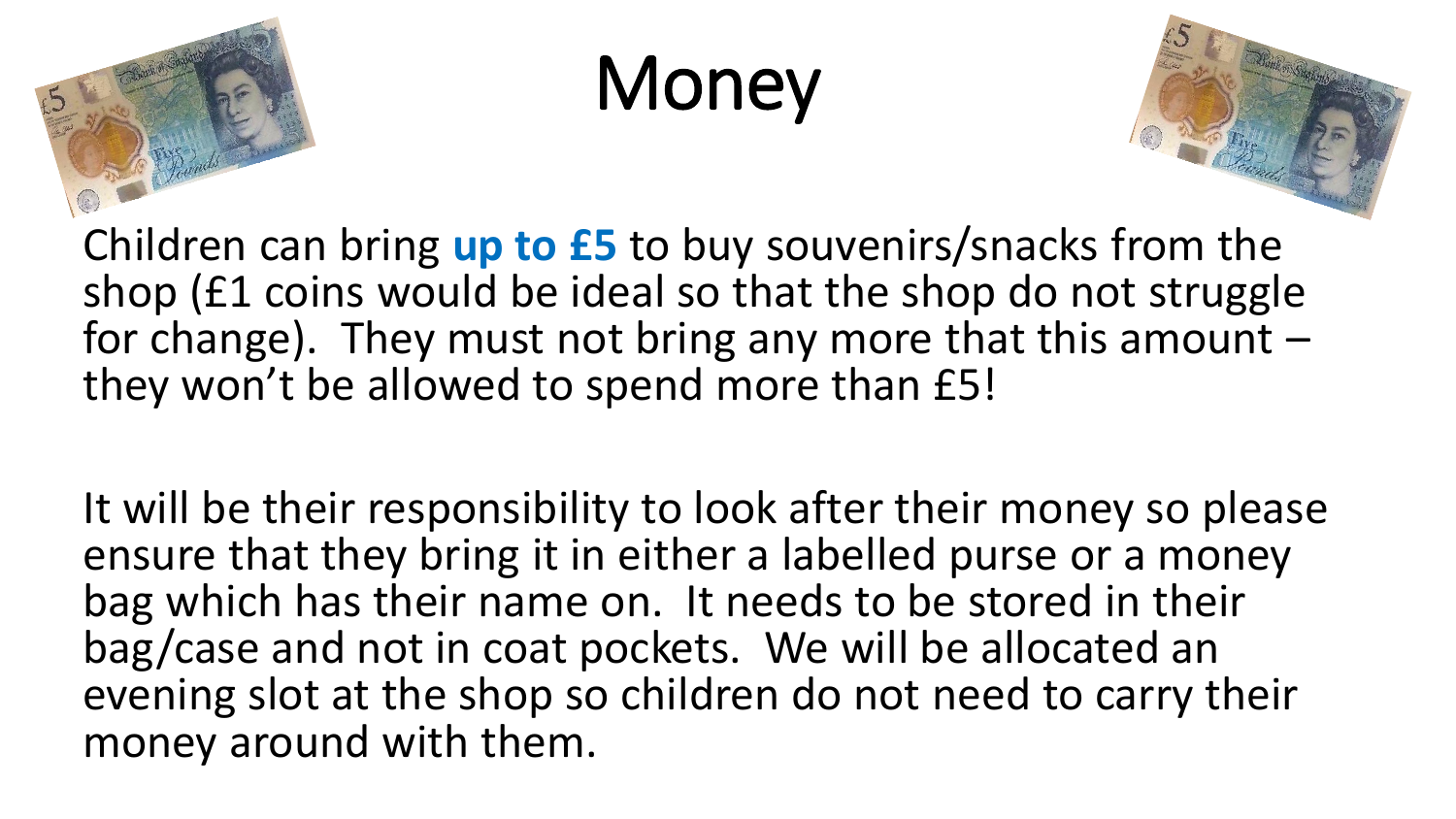#### **Contacts**

- There will be **no direct contact** between pupils and parents (your children will be having too much fun)
- Are there any birthdays whilst we're there?
- School Blog will have daily updates so you can see what they have been doing
- Contact school: 0114 2344329



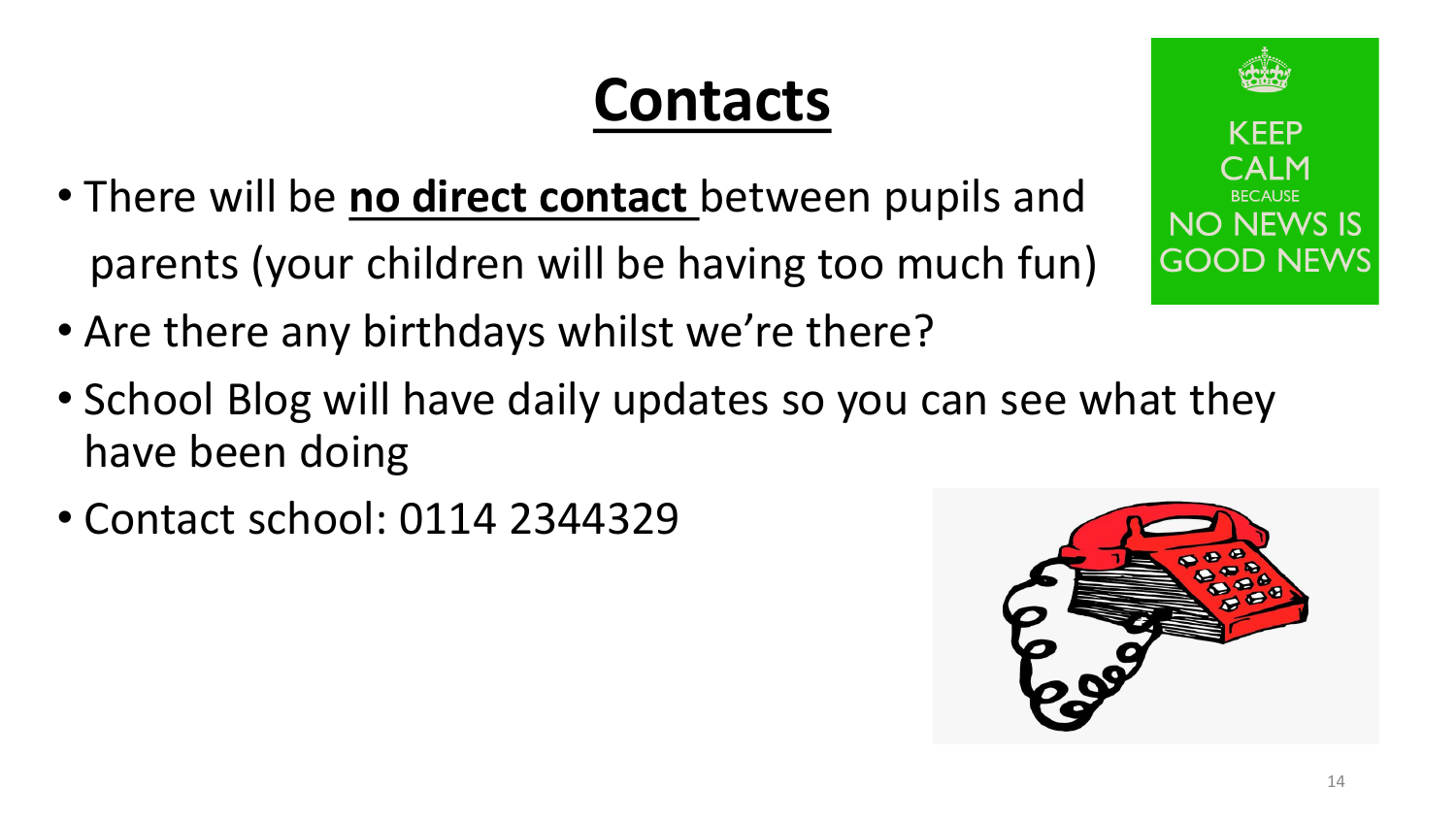### Kingswood Blog

- We have created a blog to give you photos and updates throughout the trip
- We will only post photographs of children for who we have parental consent. Most of you have already given consent for your child to be used on the website when you completed the annual permission form. However, for those of you who didn't consent to website use (but wish to include your child for just this trip), permission forms are available. Please just ask me at the end of the meeting or contact the school office before the trip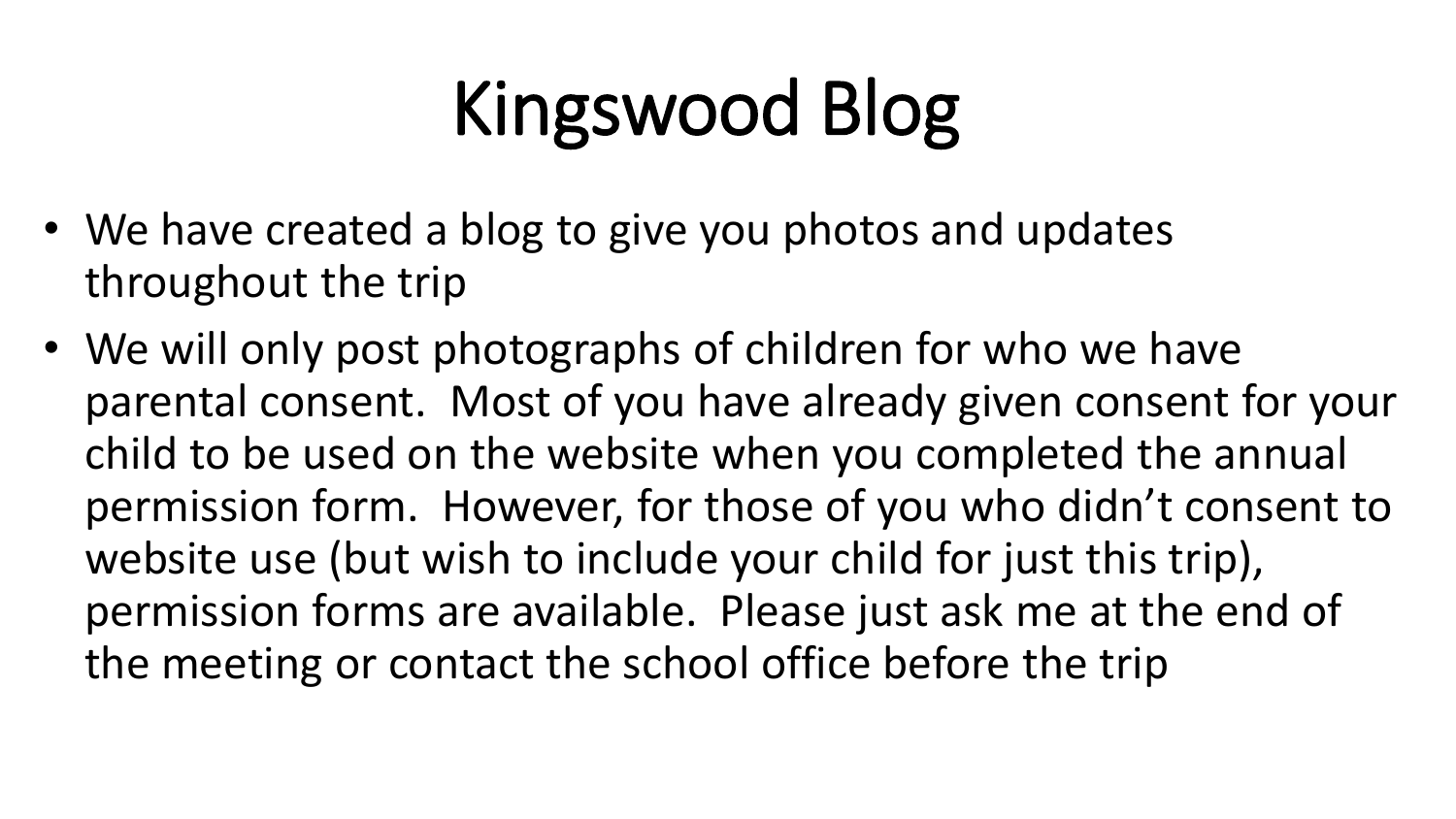## Returning to School

- We will be leaving Kingswood at around 1:30pm on Wednesday so we should be back in school for 2:00pm
- You may collect your child early at 2:30pm (so you can get out with their luggage more easily than at the end of the day). However, we understand that this may not be possible; if that's the case, they will go home at their usual time